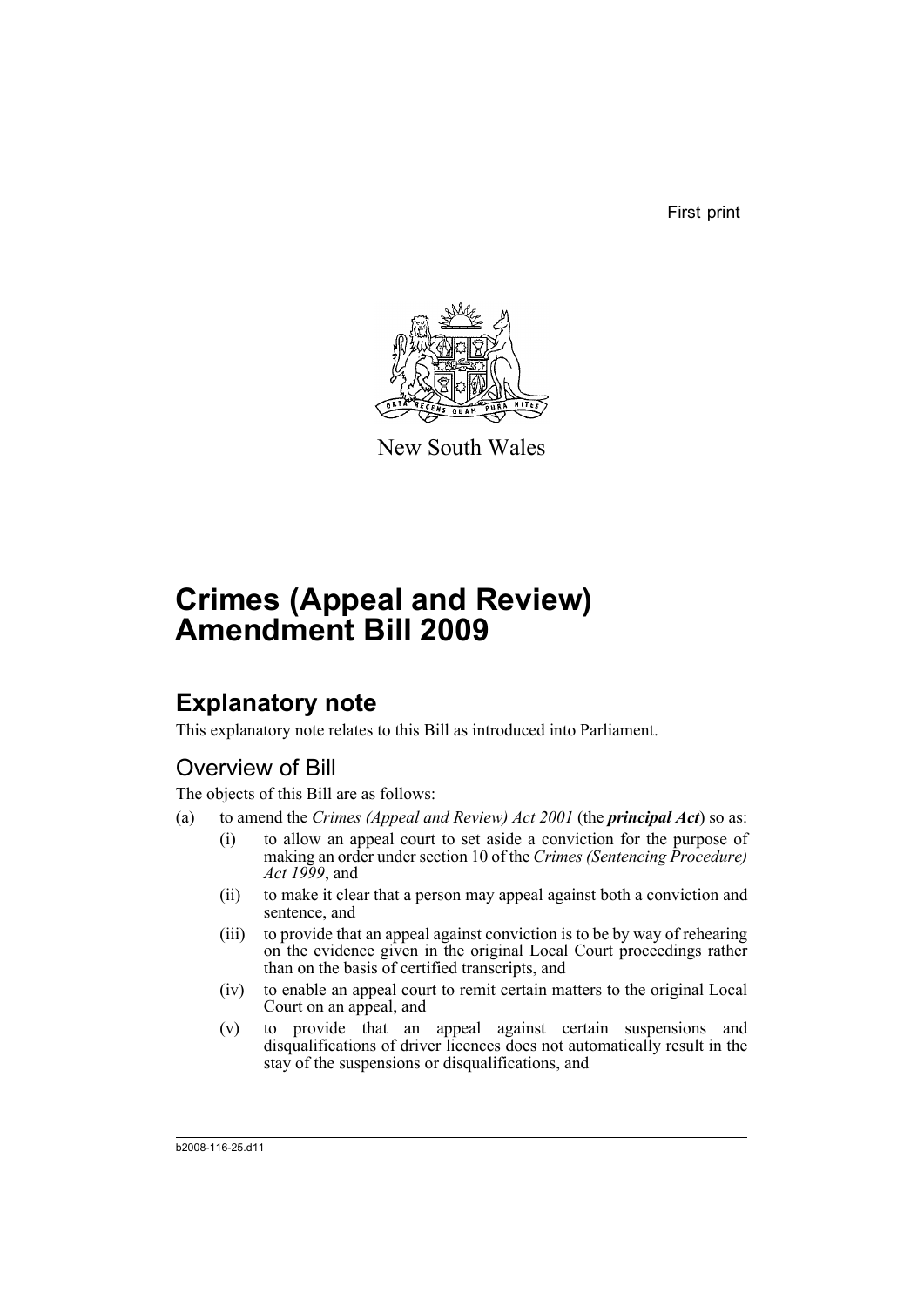Explanatory note

- (vi) to remove the current requirement that an appeal court direct that costs be paid to the registrar of a Local Court, and
- (vii) to require appeals made to the Land and Environment Court to be lodged with the Registrar of that Court rather than with the registrar of a Local Court,
- (b) to amend the *Crimes (Domestic and Personal Violence) Act 2007* so as:
	- (i) to require the District Court on certain appeals against orders made under that Act to make interim apprehended domestic violence orders or interim apprehended personal violence orders (as the case requires), and
	- (ii) to allow a person who has had an application for an apprehended violence order dismissed in their absence to apply for the annulment of that dismissal,
- (c) to amend the *Criminal Procedure Act 1986* to enable certain accused persons to rely on written pleas instead of attending personally at certain Local Court hearings,
- (d) to amend the *Crimes (Domestic and Personal Violence) Act 2007*, the *Local Courts Act 1982* and the *Local Court Act 2007* to make it clear that the provisions of the principal Act relating to appeals against conviction apply to certain appeals under those Acts.

The amendments described above give effect to recommendations that were made in the report tabled in Parliament in September 2008 as a result of a review of the principal Act carried out under section 120 of that Act.

## Outline of provisions

**Clause 1** sets out the name (also called the short title) of the proposed Act.

**Clause 2** provides for the commencement of the proposed Act.

### **Schedule 1 Amendment of Crimes (Appeal and Review) Act 2001 No 120**

**Schedule 1 [1]** amends section 3 of the principal Act to provide that, when varying a sentence, an appeal court may set aside a conviction for the purpose of making an order under section 10 of the *Crimes (Sentencing Procedure) Act 1999*. The setting aside of any such conviction for that purpose does not set aside the finding of guilt that gave rise to that conviction.

**Schedule 1 [2]** amends section 11 of the principal Act to make it clear that a person may appeal against both a conviction and the sentence imposed in relation to that conviction.

Currently, section 11A of the principal Act allows a person who is sentenced while not present at the Court to apply for the annulment of the sentence and, if the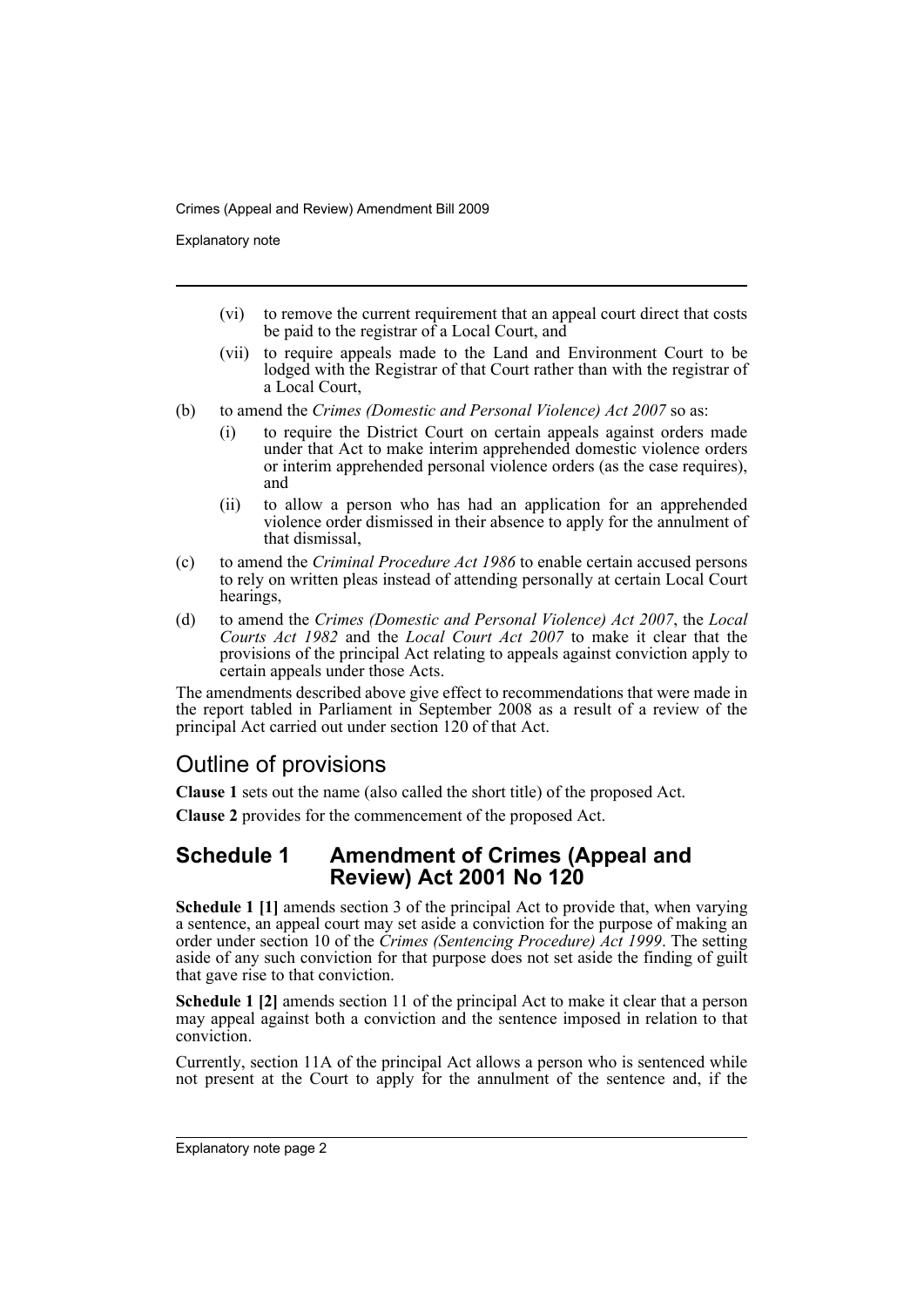Explanatory note

annulment is not granted, the person may appeal to the District Court against the refusal to grant the annulment of the sentence.

**Schedule 1 [3]** amends section 11 of the principal Act to provide that a person who has an application for the annulment of a sentence dismissed by the Local Court may appeal to the District Court against the sentence rather than appealing against the refusal to grant the annulment. **Schedule 1 [4]** amends section 11A of the principal Act to remove the right to appeal against the Local Court's refusal to grant the annulment of a sentence. **Schedule 1 [5]** makes a consequential amendment.

**Schedule 1 [6]** amends section 18 of the principal Act to make it clear that an appeal to the District Court against a conviction is to be by way of rehearing on the evidence that was before the original court rather than on the basis of certified transcripts of the original proceedings. **Schedule 1 [10]** makes a similar amendment to section 37 of the principal Act in relation to an appeal to the Land and Environment Court against a conviction. **Schedule 1 [7] and [11]** make consequential amendments.

Currently, section 20 of the principal Act provides that the District Court may determine an appeal against conviction by setting aside the conviction or by dismissing the appeal. **Schedule 1 [8]** amends that section to allow the District Court to determine such an appeal by remitting the matter back to the original Local Court for redetermination where the conviction was made in the accused person's absence. The amendment also provides that the District Court may issue directions in relation to the redetermination of the matter by the Local Court. **Schedule 1 [12]** makes a similar amendment to section 39 of the principal Act in relation to the Land and Environment Court's determination of an appeal against conviction.

**Schedule 1 [9] and [13]** amend sections 34 and 44 of the principal Act, respectively, to provide that an appeal to the Land and Environment Court is to be lodged with the Registrar of the Land and Environment Court rather than the registrar of a Local Court.

**Schedule 1 [14]** amends section 48 of the principal Act to provide that the Land and Environment Court may determine an appeal against an order referred to in section 42 (2B) of the principal Act by setting aside the order and making some other order, by setting aside the order and remitting the matter to the Local Court or by dismissing the appeal.

Section 63 of the principal Act provides that, on the lodgment of an appeal, certain sentences and penalties are automatically stayed until the appeal is finally determined. **Schedule 1 [15]** amends that section to provide that the automatic stay does not apply in respect of the suspension or disqualification of a driver licence if the licence was, immediately before the suspension or disqualification, suspended under Division 4 of Part 5.4 of the *Road Transport (General) Act 2005* for the offence to which the appeal relates. The proposed amendment to section 63 of the principal Act also provides that the appeal court may order that any such suspension or disqualification be stayed if the court considers it appropriate in the circumstances.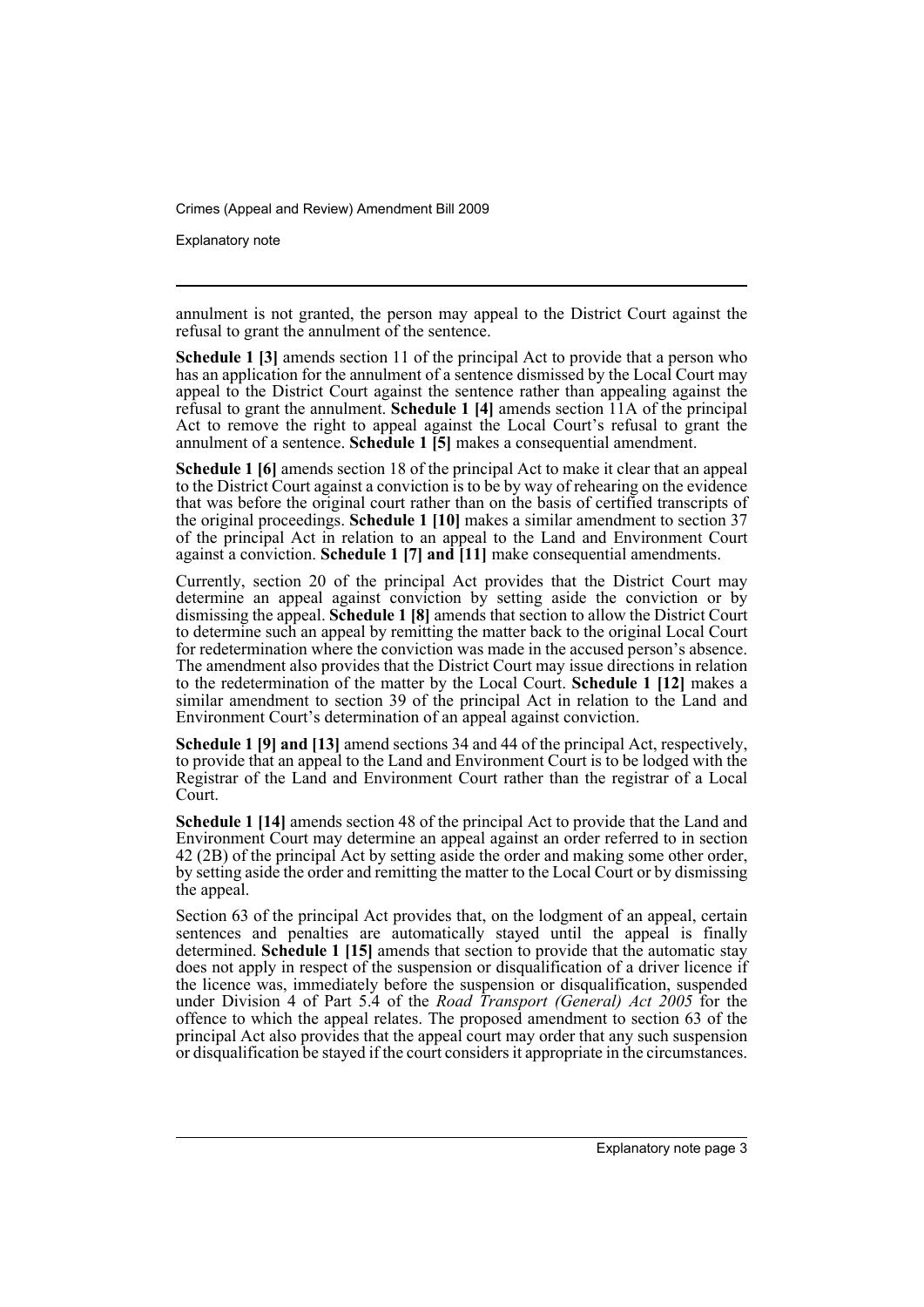Explanatory note

**Schedule 1 [16]** amends section 72 of the principal Act to remove the requirement that, on making an order for costs, an appeal court must direct that the costs be paid to the registrar of the original Local Court to allow the Court to direct that costs are to be paid directly to the other party to the proceedings.

**Schedule 1 [17]** amends clause 1 of Schedule 1 to the principal Act to enable the Governor to make regulations of a savings and transitional nature consequent on the enactment of the proposed Act.

**Schedule 1 [18]** inserts a new Part in Schedule 1 to the principal Act containing a provision of a transitional nature consequent on the enactment of the proposed Act.

## **Schedule 2 Amendment of other Acts**

#### **Schedule 2.1 Crimes (Domestic and Personal Violence) Act 2007 No 80**

Currently, section 84 of the *Crimes (Domestic and Personal Violence) Act 2007* provides that an application for the annulment of an apprehended violence order made by the Local Court or Children's Court, or an appeal against a conviction or sentence, is to be made in the same way as an application for the annulment of a conviction or sentence, or appeal against a conviction or sentence, is made under the *Crimes (Appeal and Review) Act 2001*.

**Schedule 2.1 [1]** amends section 84 of the *Crimes (Domestic and Personal Violence) Act 2007* to make it clear that such an application or appeal is to be made in the same way as an application for the annulment of a conviction, or appeal against a conviction, is made under the *Crimes (Appeal and Review) Act 2001*, rather than in the same way as an application for the annulment of a sentence, or appeal against a sentence, under that Act.

**Schedule 2.1 [2]** amends section 84 of the *Crimes (Domestic and Personal Violence) Act 2007* to allow a person who has had an application for an apprehended violence order dismissed to apply for the annulment of the dismissal, but only if the person was not in attendance when the application was dismissed.

**Schedule 2.1 [3]** amends section 84 of the *Crimes (Domestic and Personal Violence) Act 2007* to provide that, if the District Court allows an appeal against the refusal to annul an apprehended violence order and remits the matter to the Local Court, the District Court is to make an interim apprehended domestic violence order or interim apprehended personal violence order unless the Court is satisfied that it is not necessary to do so.

#### **Schedule 2.2 Criminal Procedure Act 1986 No 209**

**Schedule 2.2** amends section 182 of the *Criminal Procedure Act 1986* to provide that a person who submits a written plea under that section not later than 7 days before the date that the person is required to attend a Local Court is not required to attend the Court on that date and is taken to have attended the Court on that date.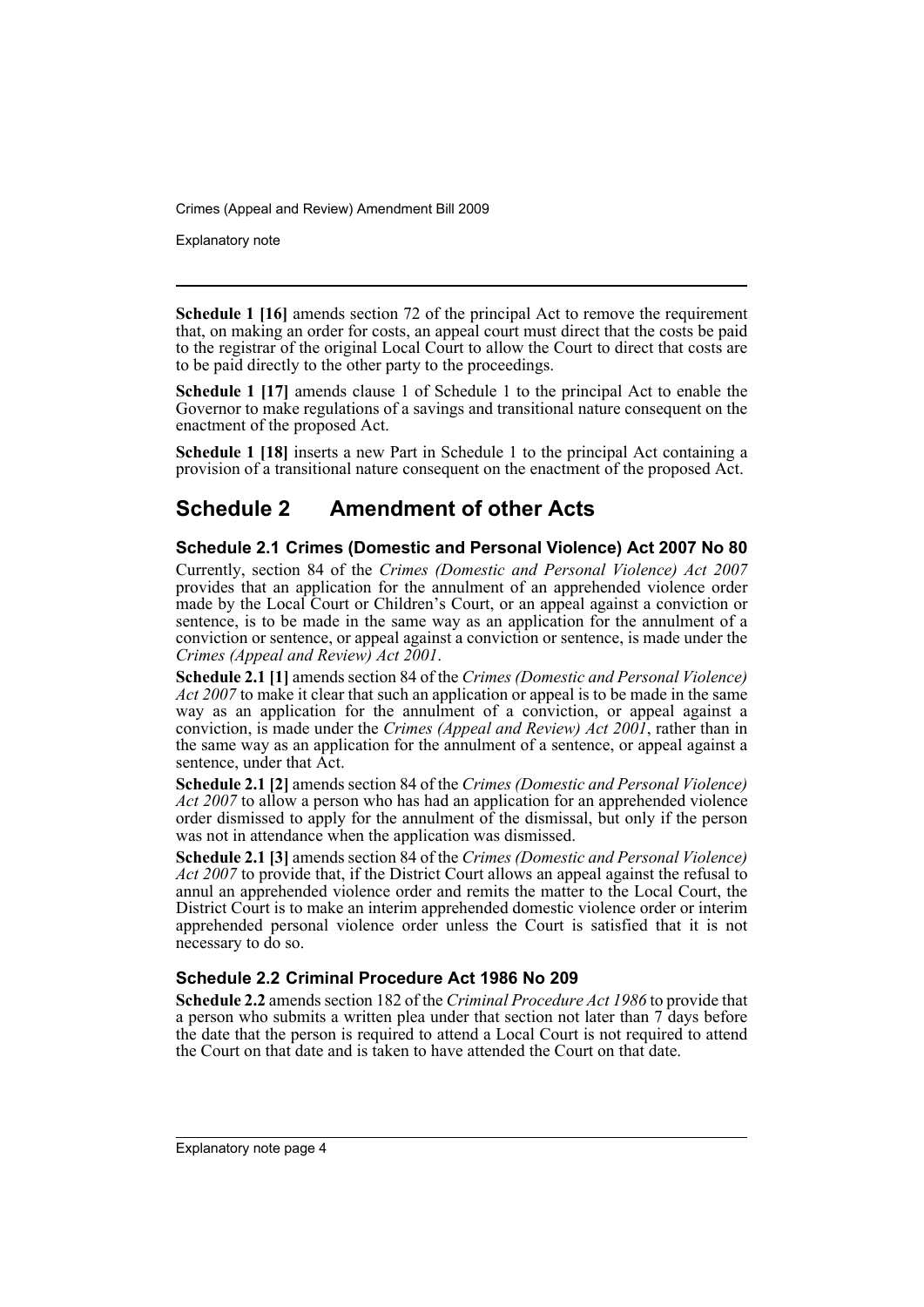Explanatory note

#### **Schedule 2.3 Local Court Act 2007 No 93**

**Schedule 2.3** amends section 70 of the *Local Court Act 2007* to provide that an application for an annulment in relation to an order, or an appeal against an order, is to be made in the same way as an application for the annulment of a conviction, or appeal against a conviction, is made under the *Crimes (Appeal and Review) Act 2001*. Currently, such an application or appeal is to be made in the same way as an application for the annulment of a sentence, or an appeal against a sentence.

#### **Schedule 2.4 Local Courts Act 1982 No 164**

**Schedule 2.4** amends section 64 of the *Local Courts Act 1982* to provide that an application for an annulment in relation to an order, or an appeal against an order, is to be made in the same way as an application for the annulment of a conviction, or appeal against a conviction, is made under the *Crimes (Appeal and Review) Act 2001*. Currently, such an application or appeal is to be made in the same way as an application for the annulment of a sentence, or an appeal against a sentence.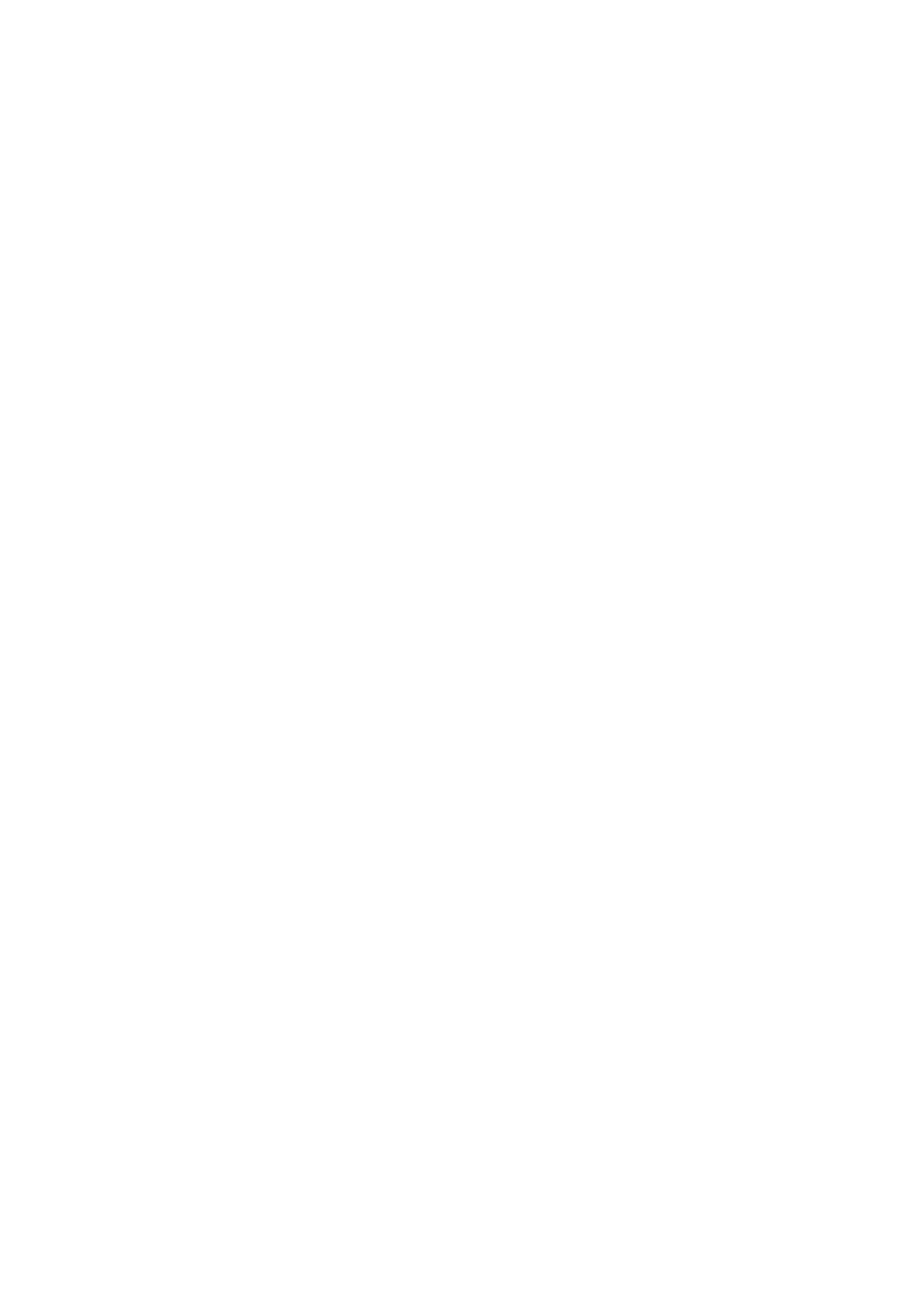First print



New South Wales

# **Crimes (Appeal and Review) Amendment Bill 2009**

## **Contents**

|                                                                       | Page |
|-----------------------------------------------------------------------|------|
| Name of Act                                                           |      |
| Commencement                                                          | 2    |
| Schedule 1 Amendment of Crimes (Appeal and Review) Act 2001<br>No 120 | 3    |
| Schedule 2 Amendment of other Acts                                    | 6.   |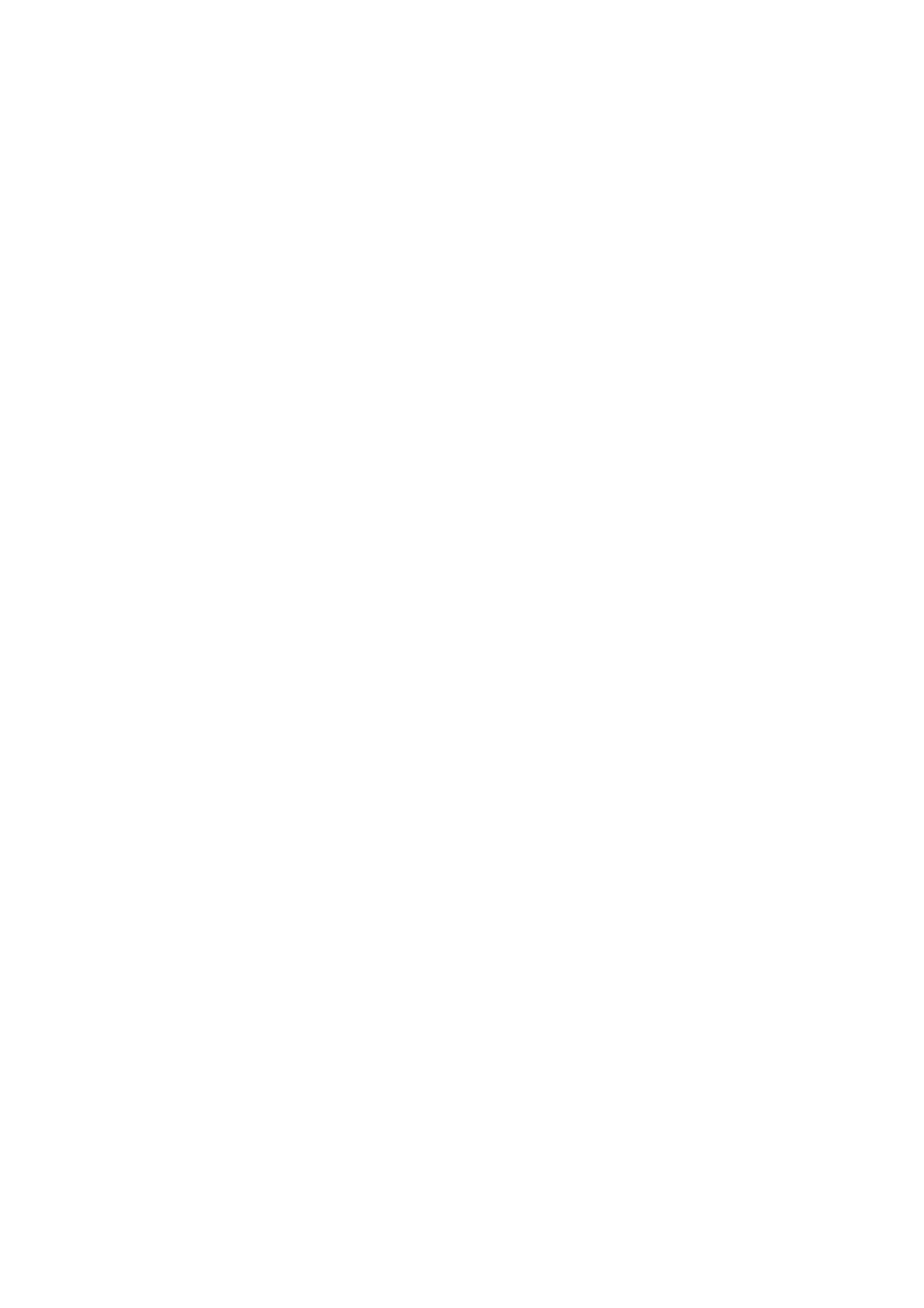

New South Wales

# **Crimes (Appeal and Review) Amendment Bill 2009**

No , 2009

### **A Bill for**

An Act to amend the *Crimes (Appeal and Review) Act 2001* to make further provision with respect to appeals and applications for annulments; and for other purposes.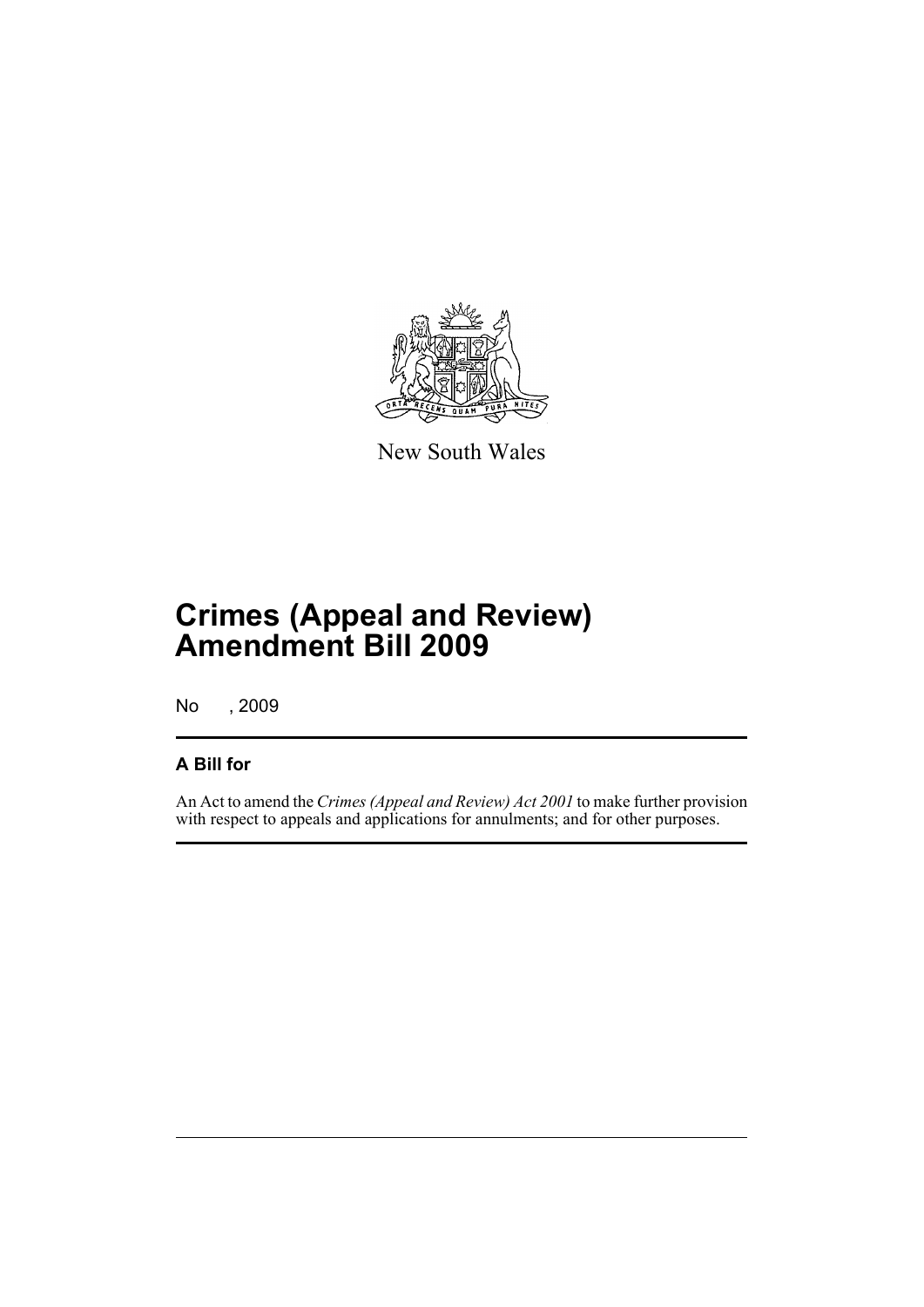<span id="page-9-1"></span><span id="page-9-0"></span>

|              | The Legislature of New South Wales enacts:                                                     | 1      |
|--------------|------------------------------------------------------------------------------------------------|--------|
|              | Name of Act                                                                                    | 2      |
|              | This Act is the Crimes (Appeal and Review) Amendment Act 2009.                                 | 3      |
| Commencement |                                                                                                | 4      |
| (1)          | This Act commences on the date of assent to this Act, except as<br>provided by subsection (2). | 5<br>6 |
| (2)          | Schedule 1 [15] to this Act commences on a day to be appointed by<br>proclamation.             | 7<br>8 |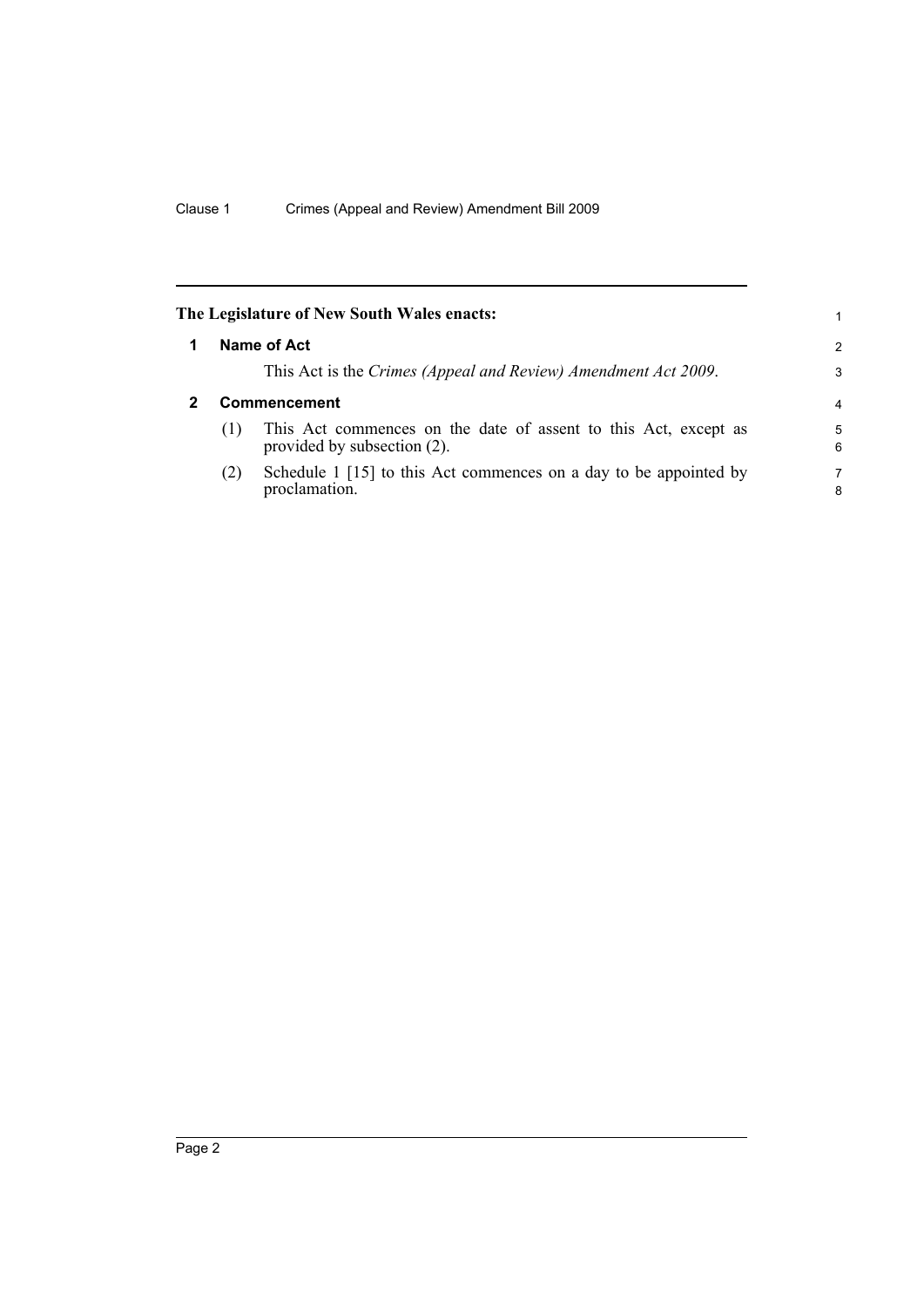Amendment of Crimes (Appeal and Review) Act 2001 No 120 Schedule 1

1 2

### <span id="page-10-0"></span>**Schedule 1 Amendment of Crimes (Appeal and Review) Act 2001 No 120**

| [1] | <b>Section 3 Definitions</b>  |                                                                                                                                                                                                                                                                                                                                                                                                                              |                                                                     |
|-----|-------------------------------|------------------------------------------------------------------------------------------------------------------------------------------------------------------------------------------------------------------------------------------------------------------------------------------------------------------------------------------------------------------------------------------------------------------------------|---------------------------------------------------------------------|
|     | Insert after section $3(3)$ : |                                                                                                                                                                                                                                                                                                                                                                                                                              |                                                                     |
|     | (3A)                          | Without limiting subsection (3), a power conferred on an appeal<br>court under this Act to vary a sentence includes the power to<br>make an order under section 10 of the Crimes (Sentencing<br>Procedure) Act 1999 and, for that purpose, to set aside a<br>conviction made by the original Local Court (without setting<br>aside the finding of guilt on which the conviction is based) to<br>enable the order to be made. | 5<br>6<br>$\overline{7}$<br>$\bf 8$<br>$\boldsymbol{9}$<br>10<br>11 |
| [2] |                               | Section 11 Appeals as of right                                                                                                                                                                                                                                                                                                                                                                                               | 12                                                                  |
|     |                               | Insert "(or both)" after "sentence" in section 11 (1).                                                                                                                                                                                                                                                                                                                                                                       | 13                                                                  |
| [3] | Section 11 (1B)               |                                                                                                                                                                                                                                                                                                                                                                                                                              | 14                                                                  |
|     |                               | Insert after section 11 $(1A)$ :                                                                                                                                                                                                                                                                                                                                                                                             | 15                                                                  |
|     | (1B)                          | Any person whose application under section 4 for annulment of<br>a sentence has been refused by the Local Court may appeal to the<br>District Court against the sentence.                                                                                                                                                                                                                                                    | 16<br>17<br>18                                                      |
| [4] |                               | Section 11A Appeals as of right against Local Court's refusal of<br>application for annulment of conviction                                                                                                                                                                                                                                                                                                                  | 19<br>20                                                            |
|     |                               | Omit "or sentence" from section 11A (1) and (3), wherever occurring.                                                                                                                                                                                                                                                                                                                                                         | 21                                                                  |
| [5] |                               | Section 16A Determination of appeals against Local Court's refusal of<br>application for annulment of conviction                                                                                                                                                                                                                                                                                                             | 22<br>23                                                            |
|     |                               | Omit "the sentence concerned" from section 16A (2).                                                                                                                                                                                                                                                                                                                                                                          | 24                                                                  |
|     |                               | Insert instead "any sentence relating to the conviction concerned".                                                                                                                                                                                                                                                                                                                                                          | 25                                                                  |
| [6] | evidence                      | Section 18 Appeals against conviction to be by way of rehearing on the                                                                                                                                                                                                                                                                                                                                                       | 26<br>27                                                            |
|     |                               | Omit section 18 (1). Insert instead:                                                                                                                                                                                                                                                                                                                                                                                         | 28                                                                  |
|     | (1)                           | An appeal against conviction is to be by way of rehearing on the<br>basis of evidence given in the original Local Court proceedings,<br>except as provided by section 19.                                                                                                                                                                                                                                                    | 29<br>30<br>31                                                      |
| [7] | <b>Section 18 (3)</b>         |                                                                                                                                                                                                                                                                                                                                                                                                                              | 32                                                                  |
|     | Omit "certified".             |                                                                                                                                                                                                                                                                                                                                                                                                                              | 33                                                                  |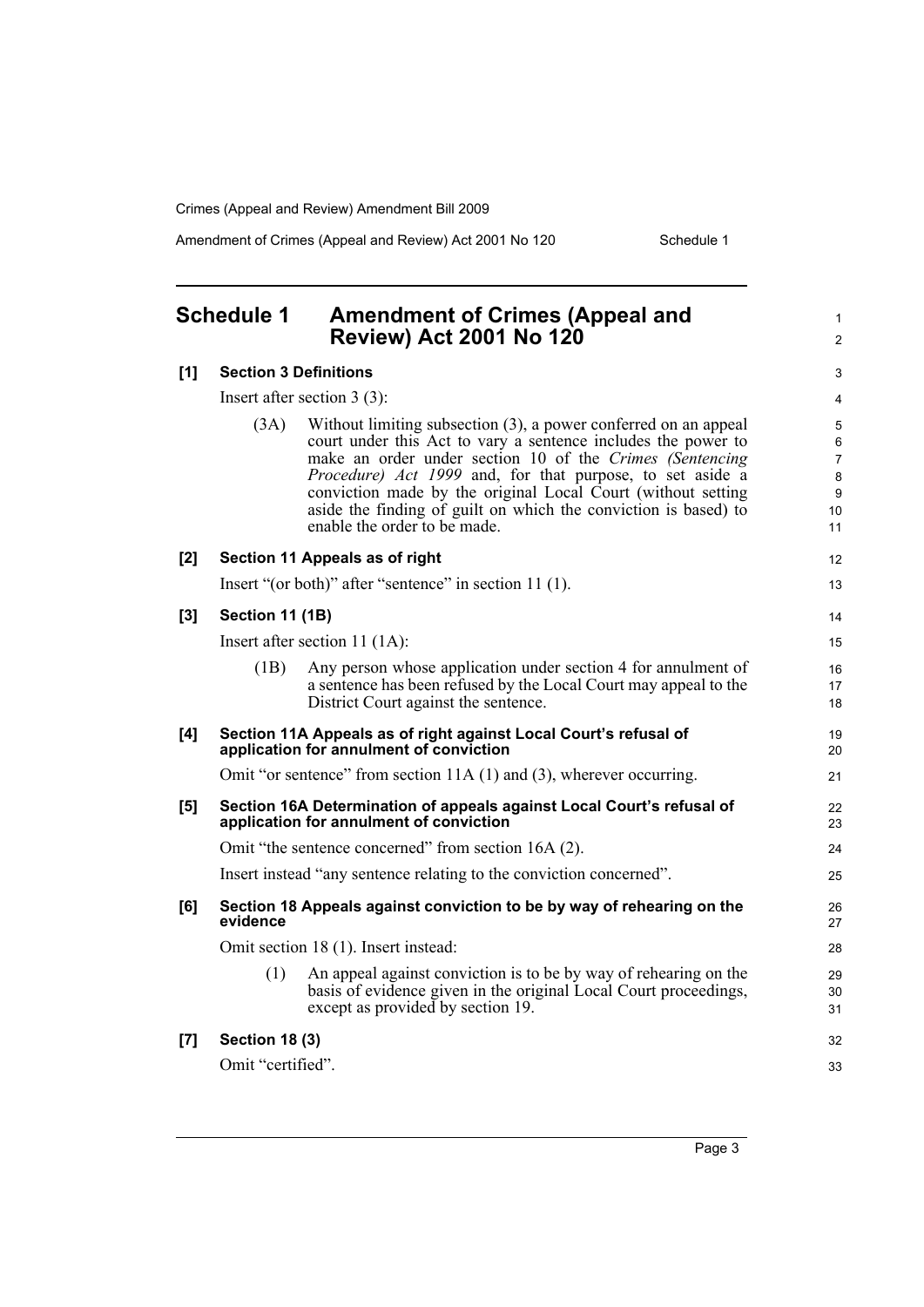| [8]    | <b>Section 20 Determination of appeals</b>                              |     |                                                                                                                                                                                                                                                                  | $\mathbf{1}$                                            |
|--------|-------------------------------------------------------------------------|-----|------------------------------------------------------------------------------------------------------------------------------------------------------------------------------------------------------------------------------------------------------------------|---------------------------------------------------------|
|        | Insert at the end of section $20(1)(b)$ :                               |     |                                                                                                                                                                                                                                                                  | $\overline{2}$                                          |
|        |                                                                         |     | , or                                                                                                                                                                                                                                                             | 3                                                       |
|        |                                                                         | (c) | in the case of an appeal made with leave under section<br>$12(1)$ —by setting aside the conviction and remitting the<br>matter to the original Local Court for redetermination in<br>accordance with any directions of the District Court.                       | $\overline{4}$<br>$\overline{5}$<br>6<br>$\overline{7}$ |
| [9]    |                                                                         |     | Section 34 Lodgment of appeals and applications for leave to appeal                                                                                                                                                                                              | 8                                                       |
|        | wherever occurring.                                                     |     | Omit "registrar of any Local Court" from section 34 (1) (a) and (3) (a),                                                                                                                                                                                         | 9<br>10                                                 |
|        |                                                                         |     | Insert instead "Registrar of the Land and Environment Court".                                                                                                                                                                                                    | 11                                                      |
| $[10]$ |                                                                         |     | Section 37 Appeals to be by way of rehearing on the evidence                                                                                                                                                                                                     | 12                                                      |
|        | Omit section 37 (1). Insert instead:                                    |     |                                                                                                                                                                                                                                                                  | 13                                                      |
|        | (1)                                                                     |     | An appeal against conviction is to be by way of rehearing on the<br>basis of evidence given in the original Local Court proceedings,<br>except as provided by section 38.                                                                                        | 14<br>15<br>16                                          |
| $[11]$ | <b>Section 37 (3)</b>                                                   |     |                                                                                                                                                                                                                                                                  | 17                                                      |
|        | Omit "certified".                                                       |     |                                                                                                                                                                                                                                                                  | 18                                                      |
| $[12]$ |                                                                         |     | <b>Section 39 Determination of appeals</b>                                                                                                                                                                                                                       | 19                                                      |
|        | Insert at the end of section $39(1)(b)$ :                               |     |                                                                                                                                                                                                                                                                  | 20                                                      |
|        |                                                                         |     | , or                                                                                                                                                                                                                                                             | 21                                                      |
|        |                                                                         | (c) | in the case of an appeal made with leave under section<br>$32(1)$ —by setting aside the conviction and remitting the<br>matter to the original Local Court for redetermination in<br>accordance with any directions of the Land and<br><b>Environment Court.</b> | 22<br>23<br>24<br>25<br>26                              |
| $[13]$ | Section 44 Lodgment of appeals and applications for leave to appeal     |     |                                                                                                                                                                                                                                                                  | 27                                                      |
|        | Omit "any Local Court" from section 44 (1) and (3), wherever occurring. |     |                                                                                                                                                                                                                                                                  | 28                                                      |
|        | Insert instead "the Land and Environment Court".                        |     |                                                                                                                                                                                                                                                                  | 29                                                      |
| $[14]$ | <b>Section 48 Determination of appeals</b>                              |     |                                                                                                                                                                                                                                                                  | 30                                                      |
|        | Insert after section 48 $(2)$ :                                         |     |                                                                                                                                                                                                                                                                  | 31                                                      |
|        | (3)                                                                     |     | The Land and Environment Court may determine an appeal<br>against an order referred to in section $42 (2B)$ :                                                                                                                                                    | 32<br>33                                                |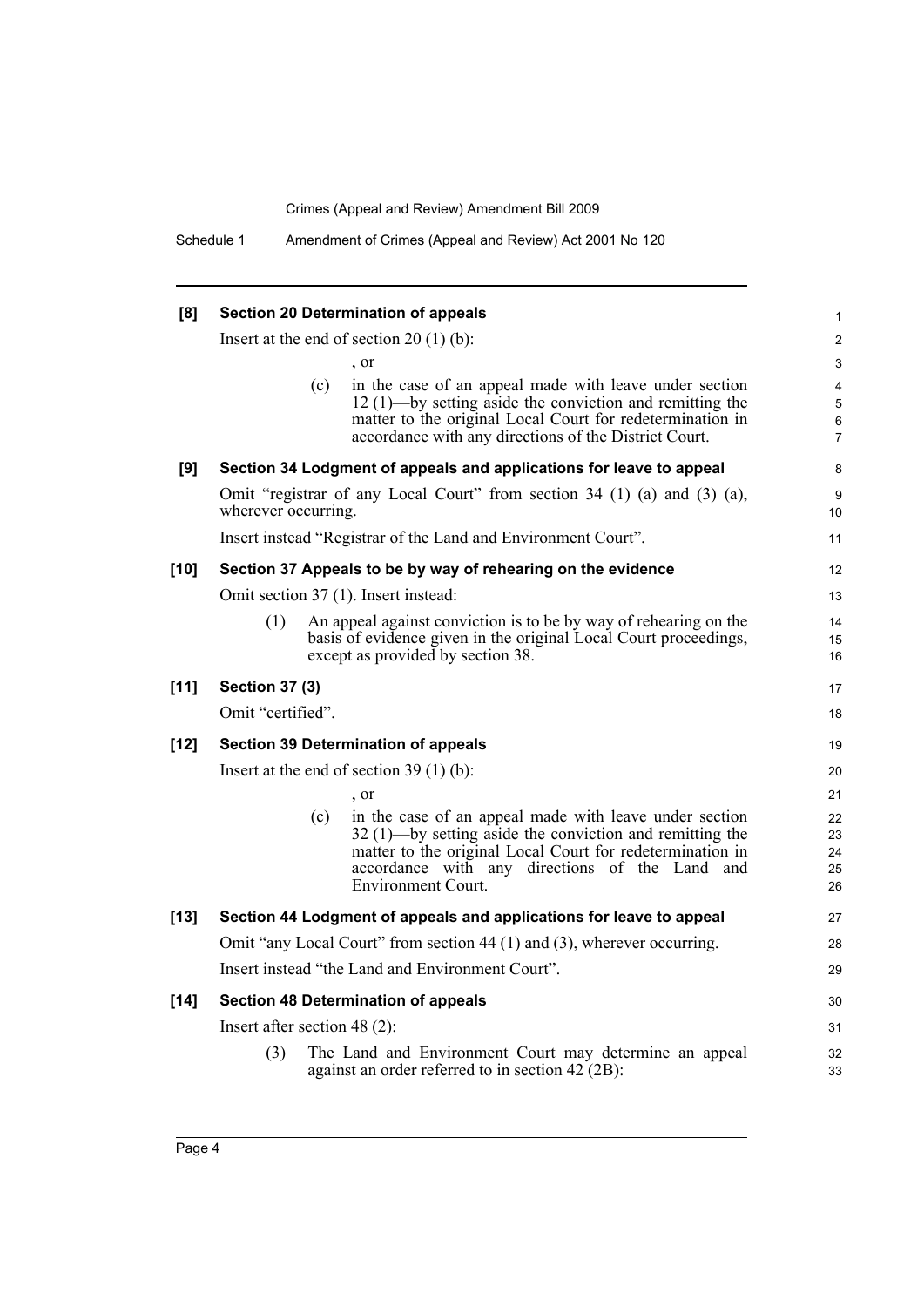|        |                      | by setting aside the order and making such other order as<br>(a)<br>it thinks just, or                                                                                                                                                                                                                                                                                           | $\mathbf{1}$<br>$\overline{c}$   |
|--------|----------------------|----------------------------------------------------------------------------------------------------------------------------------------------------------------------------------------------------------------------------------------------------------------------------------------------------------------------------------------------------------------------------------|----------------------------------|
|        |                      | by setting aside the order and remitting the matter to the<br>(b)                                                                                                                                                                                                                                                                                                                | $\ensuremath{\mathsf{3}}$        |
|        |                      | original Local Court for redetermination in accordance                                                                                                                                                                                                                                                                                                                           | 4                                |
|        |                      | with any directions of the Land and Environment Court, or                                                                                                                                                                                                                                                                                                                        | 5                                |
|        |                      | by dismissing the appeal.<br>(c)                                                                                                                                                                                                                                                                                                                                                 | 6                                |
| $[15]$ | appeal               | Section 63 Stay of execution of sentence pending determination of                                                                                                                                                                                                                                                                                                                | 7<br>8                           |
|        |                      | Insert after section 63 $(2)$ :                                                                                                                                                                                                                                                                                                                                                  | 9                                |
|        | (2A)                 | Subsection (2) does not operate to stay a suspension or<br>disqualification of a driver licence that arose as the consequence<br>of a conviction if, immediately before the proceedings giving rise<br>to the conviction, a suspension was in force under Division 4 of<br>Part 5.4 of the Road Transport (General) Act 2005 for the offence<br>to which the conviction relates. | 10<br>11<br>12<br>13<br>14<br>15 |
|        | (2B)                 | However, an appeal court may order that a suspension or<br>disqualification referred to in subsection (2A) be stayed if the<br>court considers a stay to be appropriate in the circumstances.                                                                                                                                                                                    | 16<br>17<br>18                   |
| $[16]$ |                      | <b>Section 72 Orders for costs</b>                                                                                                                                                                                                                                                                                                                                               | 19                               |
|        | Omit section 72 (a). |                                                                                                                                                                                                                                                                                                                                                                                  | 20                               |
| $[17]$ |                      | Schedule 1 Savings, transitional and other provisions                                                                                                                                                                                                                                                                                                                            | 21                               |
|        |                      | Insert at the end of clause $1(1)$ :                                                                                                                                                                                                                                                                                                                                             | 22                               |
|        |                      | Crimes (Appeal and Review) Amendment Act 2009                                                                                                                                                                                                                                                                                                                                    | 23                               |
| $[18]$ | Schedule 1, Part 7   |                                                                                                                                                                                                                                                                                                                                                                                  | 24                               |
|        | Insert after Part 6: |                                                                                                                                                                                                                                                                                                                                                                                  |                                  |
|        | Part 7               | <b>Provision consequent on enactment of</b>                                                                                                                                                                                                                                                                                                                                      | 26                               |
|        |                      | <b>Crimes (Appeal and Review) Amendment</b>                                                                                                                                                                                                                                                                                                                                      | 27                               |
|        |                      | <b>Act 2009</b>                                                                                                                                                                                                                                                                                                                                                                  | 28                               |
|        | 15                   | <b>Application of amendments</b>                                                                                                                                                                                                                                                                                                                                                 | 29                               |
|        |                      | Any amendment made by the Crimes (Appeal and Review)                                                                                                                                                                                                                                                                                                                             | 30                               |
|        |                      | Amendment Act 2009 applies only in respect of appeals,                                                                                                                                                                                                                                                                                                                           | 31                               |
|        |                      | applications for leave to appeal and applications for annulment                                                                                                                                                                                                                                                                                                                  | 32                               |
|        |                      | made after the commencement of the amendment.                                                                                                                                                                                                                                                                                                                                    | 33                               |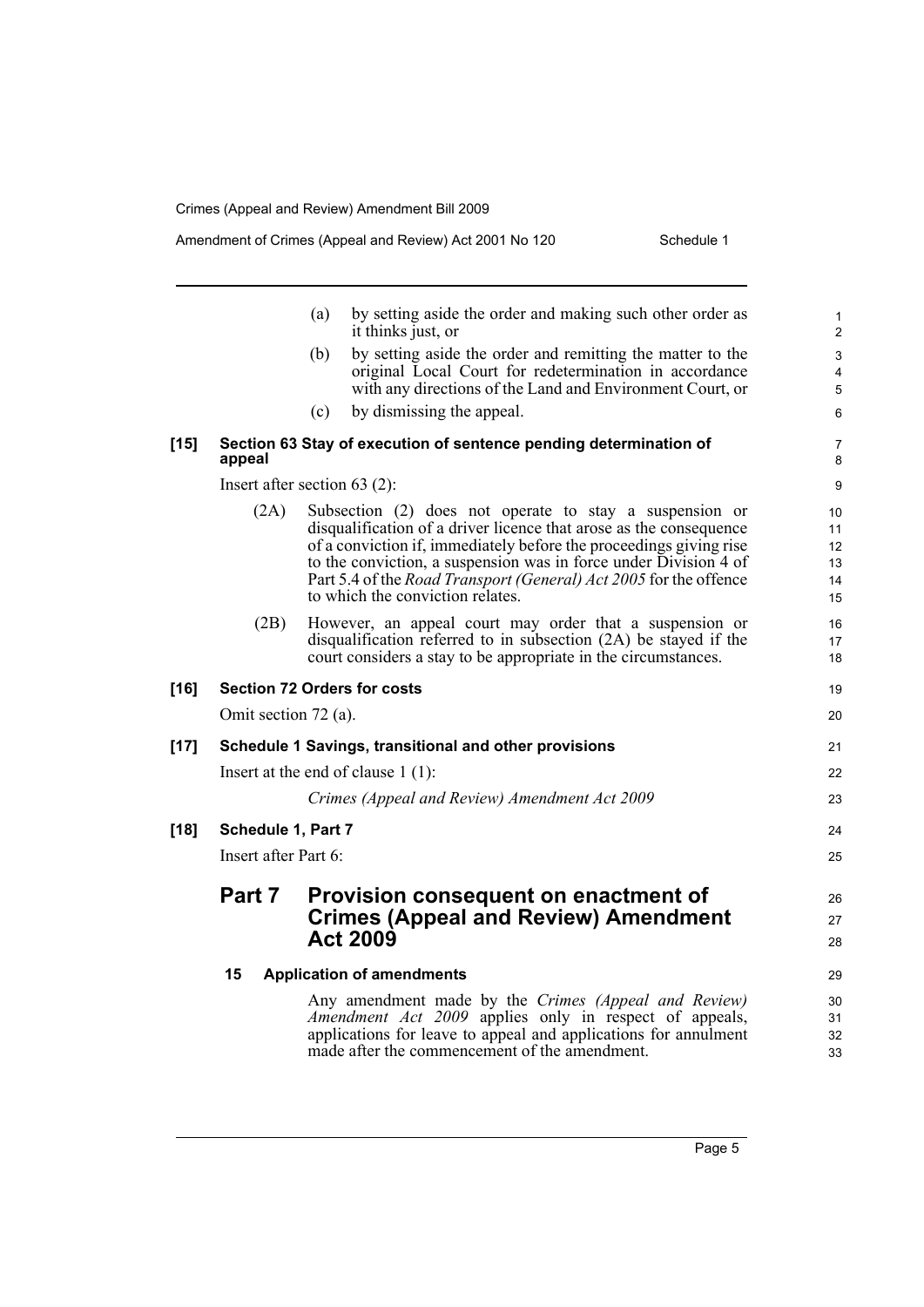<span id="page-13-0"></span>

| <b>Schedule 2</b><br><b>Amendment of other Acts</b> |                                                                                                 |                                                                                                                                                                                                                                                                                                                                                                                                                  |                                  |  |
|-----------------------------------------------------|-------------------------------------------------------------------------------------------------|------------------------------------------------------------------------------------------------------------------------------------------------------------------------------------------------------------------------------------------------------------------------------------------------------------------------------------------------------------------------------------------------------------------|----------------------------------|--|
| 2.1                                                 |                                                                                                 | <b>Crimes (Domestic and Personal Violence) Act 2007 No 80</b>                                                                                                                                                                                                                                                                                                                                                    | $\overline{c}$                   |  |
| [1]                                                 | Section 84 Review and appeal provisions concerning making etc of<br>apprehended violence orders |                                                                                                                                                                                                                                                                                                                                                                                                                  |                                  |  |
|                                                     |                                                                                                 | Omit "or sentence" from section $84(1)$ and $(3)(a)$ , wherever occurring.                                                                                                                                                                                                                                                                                                                                       | 5                                |  |
| $[2]$                                               |                                                                                                 | Section 84 (1A) and (1B)                                                                                                                                                                                                                                                                                                                                                                                         | 6                                |  |
|                                                     | Insert after section $84(1)$ :                                                                  |                                                                                                                                                                                                                                                                                                                                                                                                                  |                                  |  |
|                                                     | (1A)                                                                                            | A person who applied to a Local Court or the Children's Court<br>for an apprehended violence order may apply to the Court for the<br>annulment of the dismissal of the application for the order by the<br>Court, but only if the person was not in attendance before the<br>Court when the application was dismissed.                                                                                           | 8<br>9<br>10<br>11<br>12         |  |
|                                                     | (1B)                                                                                            | A Local Court or the Children's Court may grant an application<br>for an annulment made under subsection $(1A)$ if it is satisfied<br>that, having regard to the circumstances of the case, there is just<br>cause for doing so. If such an application is granted, the Court<br>may deal with the application for the apprehended violence order<br>as if the application for the order had not been dismissed. | 13<br>14<br>15<br>16<br>17<br>18 |  |
| $[3]$                                               | Section 84 (5B)                                                                                 |                                                                                                                                                                                                                                                                                                                                                                                                                  | 19                               |  |
|                                                     | Insert after section 84 (5A):                                                                   |                                                                                                                                                                                                                                                                                                                                                                                                                  |                                  |  |
|                                                     | (5B)                                                                                            | If the District Court allows an appeal made under this section<br>against the refusal to annul an apprehended violence order and<br>remits the matter to the Local Court, the District Court must,<br>unless the District Court is satisfied that it is not necessary to do<br>so, make an interim court order under Part 6 as if an application<br>for such an order had been duly made.                        | 21<br>22<br>23<br>24<br>25<br>26 |  |
| 2.2                                                 |                                                                                                 | <b>Criminal Procedure Act 1986 No 209</b>                                                                                                                                                                                                                                                                                                                                                                        | 27                               |  |
|                                                     |                                                                                                 | <b>Section 182 Written pleas</b>                                                                                                                                                                                                                                                                                                                                                                                 | 28                               |  |
|                                                     | Omit section 182 (3). Insert instead:                                                           |                                                                                                                                                                                                                                                                                                                                                                                                                  |                                  |  |
|                                                     | (3)                                                                                             | An accused person who lodges a notice under this section with<br>the registrar not later than 7 days before the date on which the<br>person is required to first attend before a Local Court:                                                                                                                                                                                                                    | 30<br>31<br>32                   |  |
|                                                     |                                                                                                 | (a)<br>is not required to attend the Court on that date, and                                                                                                                                                                                                                                                                                                                                                     | 33                               |  |
|                                                     |                                                                                                 | is taken to have attended the Court on that date.<br>(b)                                                                                                                                                                                                                                                                                                                                                         | 34                               |  |